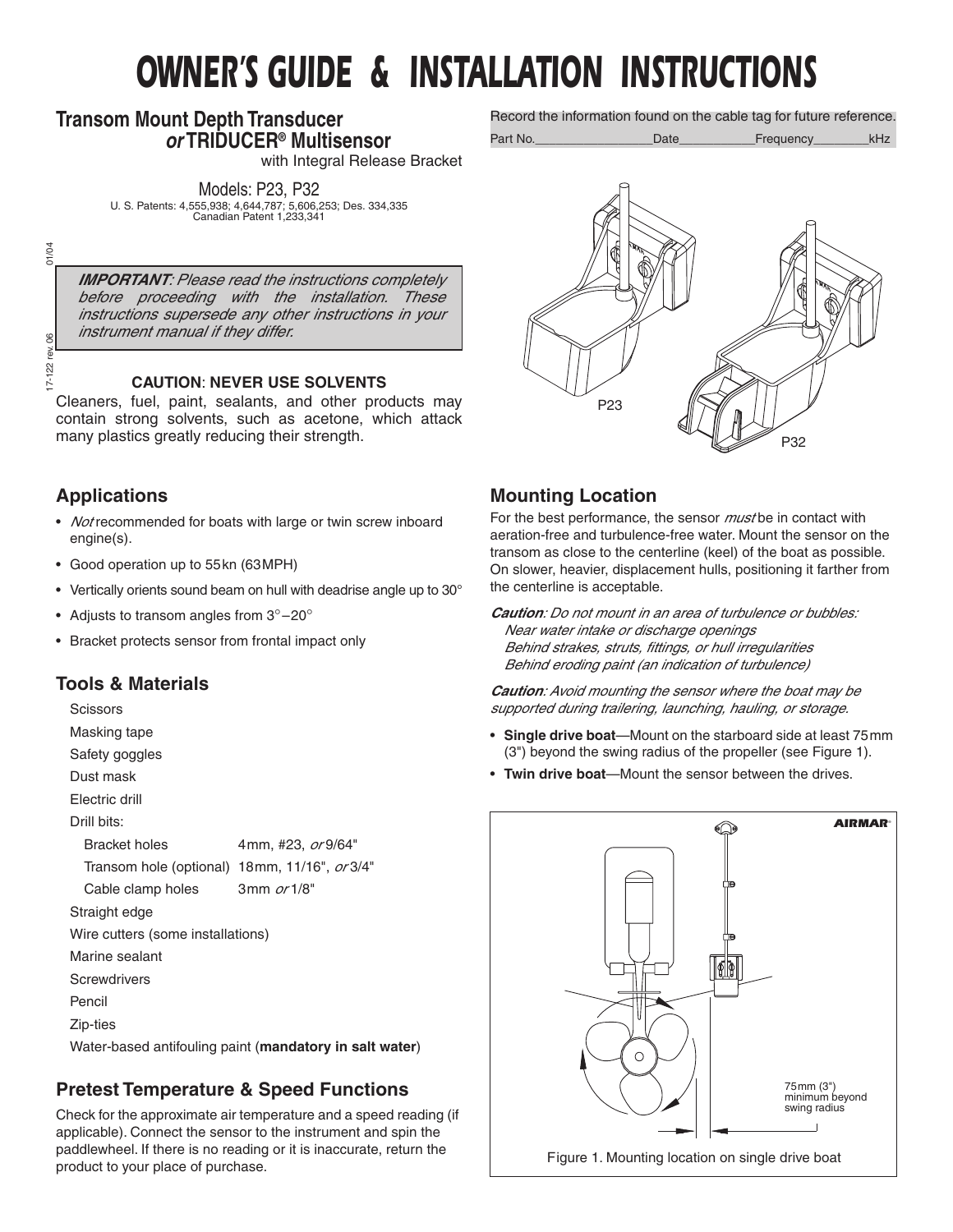





## **Installation**

### **Assembling & Positioning**

- 1. Insert the top of the sensor's pivot posts into the slots on the top back of the bracket. Rotate the bracket down until the bottom snaps onto the sensor.
- 2. Cut out the template (see Figure 2).
- 3. At the selected location on the starboard side of the hull, position the template so the arrow at the bottom is aligned with the bottom edge of the transom (see Figure 3). *Being sure* the template is parallel to the waterline, tape it in place.

## **Hole Drilling**

#### *Warning: Always wear safety goggles and a dust mask.*

Using a 4mm, #23, or 9/64" bit, drill two holes 22mm (7/8") deep at the locations indicated. To prevent drilling too deeply, wrap masking tape around the bit 22mm (7/8") from the point. **Fiberglass hull**—Minimize surface cracking by running the drill in reverse until the gelcoat is penetrated.

## **Plastic Shims**

- **Standard transom** (13° transom angle)—The bracket is designed for a standard 13° transom angle. The *9 degree* shim is *not* needed for this installation. If your boat is capable of speeds above 35kn (40MPH), install the bracket with the *4.5 degree* shim, taper *down* (see Figures 4 and 5). This ensures that the paddlewheel will be in contact with the water at high speeds.
- **Stepped transom and jet boats** (3° transom angle) —Use the *9 degree* shim with the taper *down* (see Figures 4 and 5).
- **Small aluminum and fiberglass boats** (20° transom angle)— Use the *9 degree* shim with the taper *up* (see Figures 4 and 5).
- **If you are unsure about using the shims**—To determine if the *9 degree* shim is needed, position the sensor at the selected location. Using a straight edge, sight the underside of the sensor relative to the underside of the hull (see Figures 4 and 5). The stern of the sensor should be 1–3mm (1/16–1/8") below the bow of the sensor or parallel to the bottom of the hull.

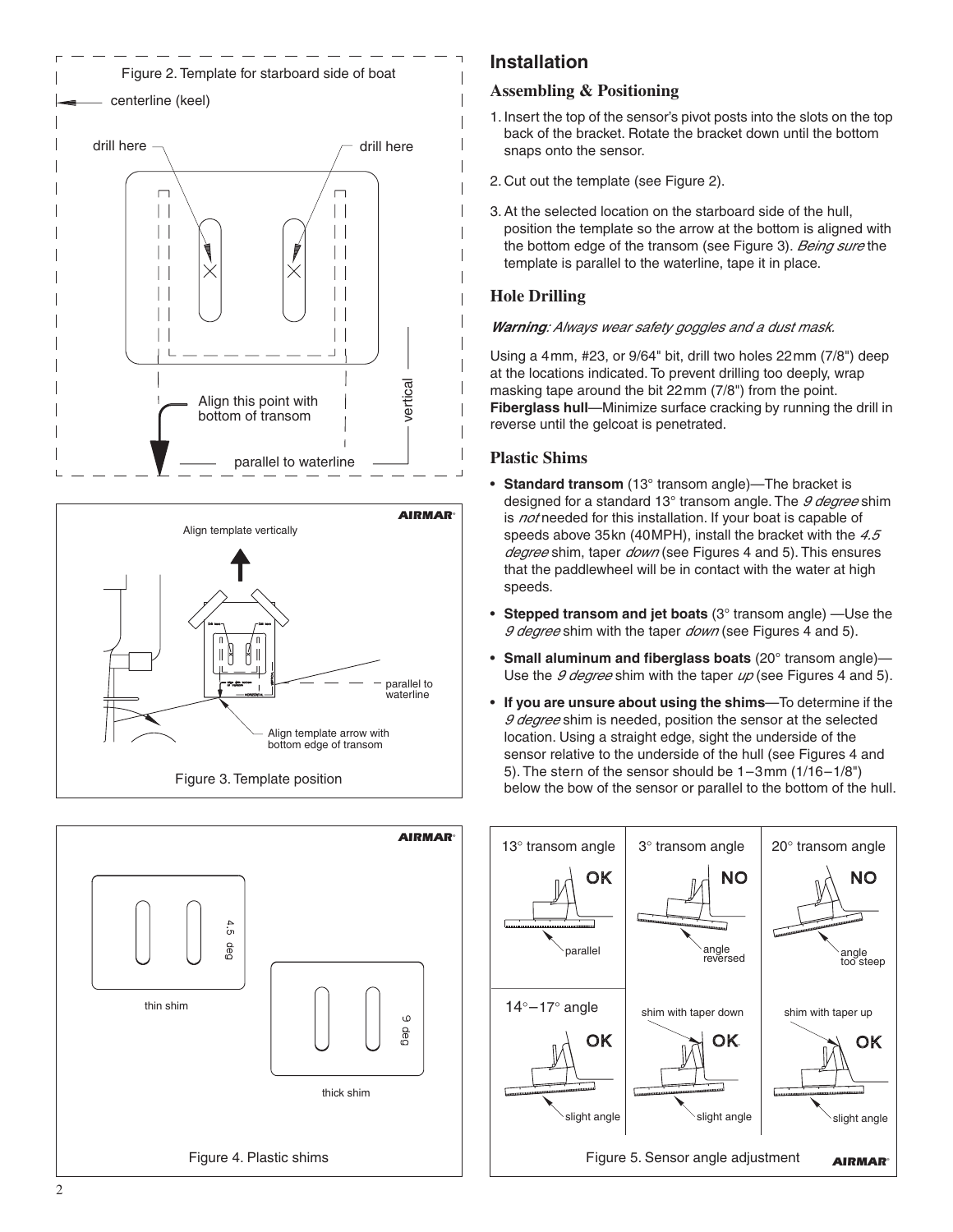#### **Mounting & Adjusting**

1. Align the posts on the shim with the two holes in the bracket. Snap the shim into place.

**High-speed operation** [above 35kn (40MPH)]—It may be necessary to install the bracket with both shims to ensures that the paddlewheel will be in contact with the water at high speeds. Remove the posts from the 4.5 degree shim with wire cutters. Place the 4.5 degree shim, taper *down*, behind the 9 degree shim.

2. Apply a marine sealant to the threads of the two #10 x 1-1/4" self-tapping bracket screws to prevent water seepage into the transom. With the shim(s) in place, screw the bracket to the hull. *Do not* tighten the screws completely at this time.

*Caution: Do not position the bow of the sensor lower than the stern because aeration will occur.*

3. Using a straight edge, sight the underside of the sensor relative to the underside of the hull (see Figure 5). The stern of the sensor should be 1–3mm (1/16–1/8") below the bow of the sensor or parallel to the bottom of the hull.

*Caution: Do not position the sensor farther into the water than necessary to avoid increasing drag, spray, and water noise and reducing boat speed.*

4. Using the vertical adjustment space in the bracket slots, slide the sensor up or down until the bottom left corner of the sensor projections 3mm (1/8") below the bottom of the hull (see Figure 6). When you are satisfied with the position of the sensor, tighten the screws.

#### **Testing on the Water**

- 1. Become familiar with your echosounder's performance at a speed of 4kn (5MPH).
- 2. Gradually increase the boat speed and observe the gradual decline in performance due to turbulent water flowing over the transducer's active surface.
- 3. If the decline in performance is sudden (not gradual), identify the boat speed at which the onset occurred. Return the boat to this speed, then gradually increase speed while making moderate turns in both directions.
- 4. If the performance improves while turning to the side on which the sensor is installed, its position probably needs adjustment. It is probably in aerated water.

**To improve performance**, try the following *one at a time* in the order given.

- A. Move the multisensor farther into the water in increments of 3mm (1/8") (see Figure 4).
- B. High-speed operation above 35kn (40MPH) may be improved by less projection in the water. Move the sensor upward on the transom.
- C. Increase the multisensor's angle in the water. Install the 4.5• shim with the taper *down* (see Figure 5).
- D. Move the multisensor closer to the centerline of the boat. Fill unused screw holes with marine sealant.

#### **Cable Routing**

Route the sensor cable over the transom, through a drain hole or through a new hole drilled in the transom **above the waterline**.

*Caution: Never cut the cable or remove the connector; this will void the warranty.*

*Warning: Always wear safety goggles and a dust mask.*

1. If a hole must be drilled through the transom, choose a location **well above the waterline** (see Figure 6). Check for obstructions



such as trim tabs, pumps or wiring inside the hull. Mark the location with a pencil. Drill a hole using the appropriate size bit to accommodate the connector.

- 2. Route the cable over or through the transom.
- 3. On the outside of the hull secure the cable against the transom using the cable clamps. Position one cable clamp 50mm (2") above the bracket and mark the mounting hole with a pencil.
- 4. Position the second cable clamp halfway between the first clamp and the cable hole. Mark this mounting hole.
- 5. If a hole has been drilled in the transom, open the appropriate slot in the cable cover. Position the cover over the cable where it enters the hull. Mark the two screw holes.
- 6. At each of the marked locations, use a 3mm or 1/8" bit to drill a hole 10mm (3/8") deep. To prevent drilling too deeply, wrap masking tape around the bit 10mm (3/8") from the point.
- 7. Apply marine sealant to the threads of the #6 x 1/2" self-tapping screws to prevent water from seeping into the transom. If you have drilled a hole through the transom, apply marine sealant to the space around the cable where it passes through the transom.
- 8. Position the two cable clamps and fasten them in place. If used, push the cable cover over the cable and screw it in place.
- 9. Route the cable to the instrument *being careful* not to tear the cable jacket when passing it through the bulkhead(s) and other parts of the boat. To reduce electrical interference, separate the sensor cable from other electrical wiring and the engine(s). Coil any excess cable and secure it in place with zip-ties to prevent damage.
- 10.Refer to your echosounder owner's manual to connect the sensor to the instrument.

## **Checking for Leaks**

*Warning: When the boat is placed in the water, immediately check for leaks around the screws and any holes drilled in the hull. Never install a sensor and leave the boat in the water unchecked for several days.*